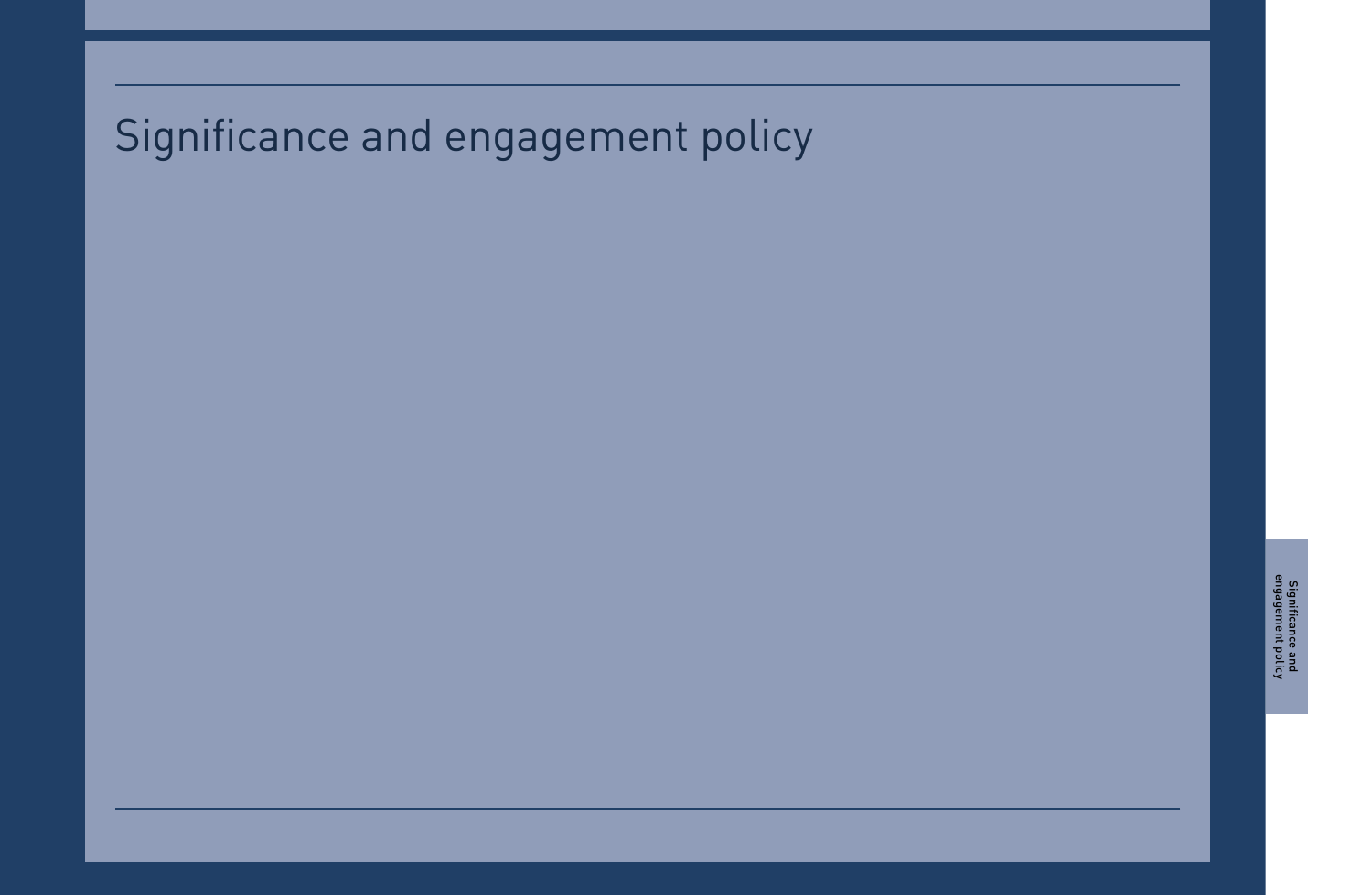## Significance and engagement policy 2021

### Policy statement

- 1. Council has developed this policy because
	- a) community participation in the democratic process is inherently valuable, and
	- b) community engagement can support robust decision making, and
	- c) section 76AA of the Local Government Act 2002 (LGA) requires the policy.

#### Purpose and scope

- 2. The purpose of this policy is to describe how Council puts community participation into action as part of the democratic decision making process.
- 3. The scope of the policy includes:
	- a) providing clarity about how and when communities can expect to be engaged in decisions about different issues, assets, or other

matters, depending on its level of significance

- b) enabling Council and its communities to identify the degree of significance attached to particular issues, proposals, assets, decisions, and activities
- c) informing Council staff and Elected Members about:
	- i. the extent of any public engagement that is expected before a particular decision is made, and
	- ii. the form or type of engagement that is required.
- 4. The scope of this policy does not include any engagement or consultation process that may be required under the Resource Management Act 1991.

### Policy principles

5. Council's engagement practice will be based on the International Association of Public Participation (IAP2) framework and principles.

- 6. Council is committed to engaging with communities that are directly affected by an issue, matter or proposal.
- 7. Council acknowledges the unique perspective of Māori, who are Council partners.
- 8. Council will determine who it will engage with on any issue bearing in mind the communities that may be affected by matter.
- 9. When developing engagement plans Council will take into account community preferences for engagement drawing on feedback and advice from elected members, District stakeholder groups, the District's communities, and the professional expertise of Council's advisors.
- 10. For matters that meet the significance criteria there will generally be formal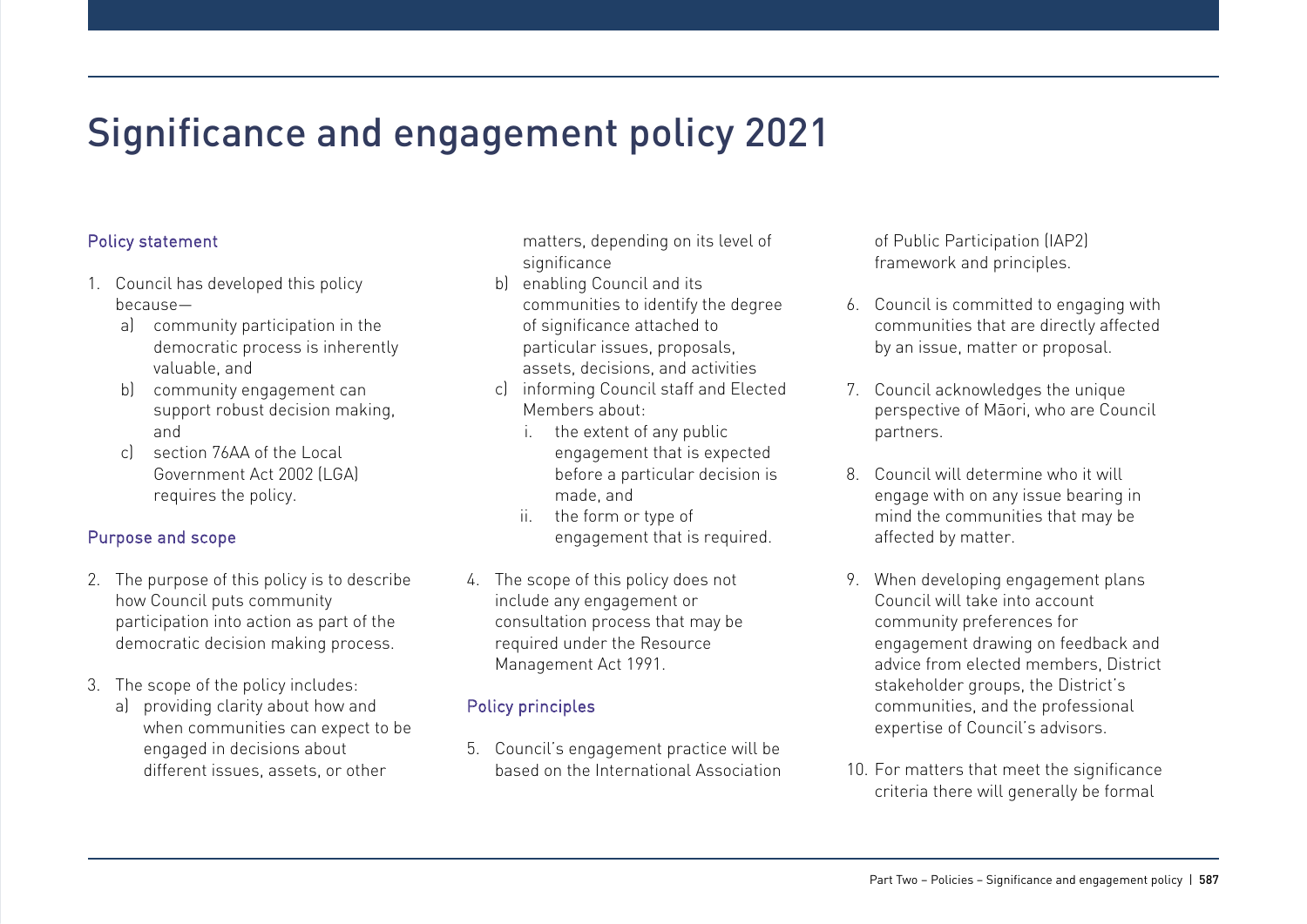consultation activities as part of the overall engagement plan. This will include the special consultative procedure when required to do so by legislation.

#### Operation of this policy

- 11. All decision-making bodies of Council will decide on the degree of significance of a matter in the course of making a decision or dealing with a matter.
- 12. Council may reassess the significance of a matter at any point during a decision making process.
- 13. Council will consult on service levels as part of its long term activity planning, and will then continue to maintain District assets without further consultation.
- 14. Any report to Council that requires a decision will include:
	- a) an assessment of the significance of the matter; and
	- b) advice on how Council can meet its engagement obligations.
- 16. If Council is called upon to make a significant decision quickly and the

likely cost of delay will outweigh the benefits of consultation, it may make a decision without consultation. In these circumstances Council will still engage with District communities by providing information about the decision.

17. Council will consult on any proposed amendments to the policy in accordance with section 82 LGA unless it considers on reasonable grounds that it has sufficient information about community interests and preferences to enable the purpose of the policy to be achieved.

### **Significance**

#### Strategic assets

- 18. Council's strategic assets are:
	- a) water treatment plants, reservoirs and water reticulation system as a whole, including all land, structures, tanks, pipes, pump stations and other plant.
	- b) wastewater treatment plants and reticulation system, as a whole, including all land, buildings, pipes, pump stations and plant
	- c) stormwater reticulation system as a whole, including all land,

structures, pipes, pump stations and other plant

- d) roading system as a whole including bridges, footpaths, lighting, signs, and off-street parking
- e) amenity parks, sports fields and facilities under the Reserves Act 1977, as a whole
- f) District library, as a whole, including branch library buildings, books, the Māori collection, other special collections, and other lending resources
- g) District swimming pools, as a whole
- h) housing for older persons, as a whole
- i) other Council properties, as a whole, including all land, buildings and structures
- refuse transfer stations
- k) landfills
- l) cemeteries, including all land, buildings and structures owned by Council.
- 19. Council manages its strategic assets "as a whole". While the asset as a whole is strategic, some components are not necessarily strategic. For example, the roading network is a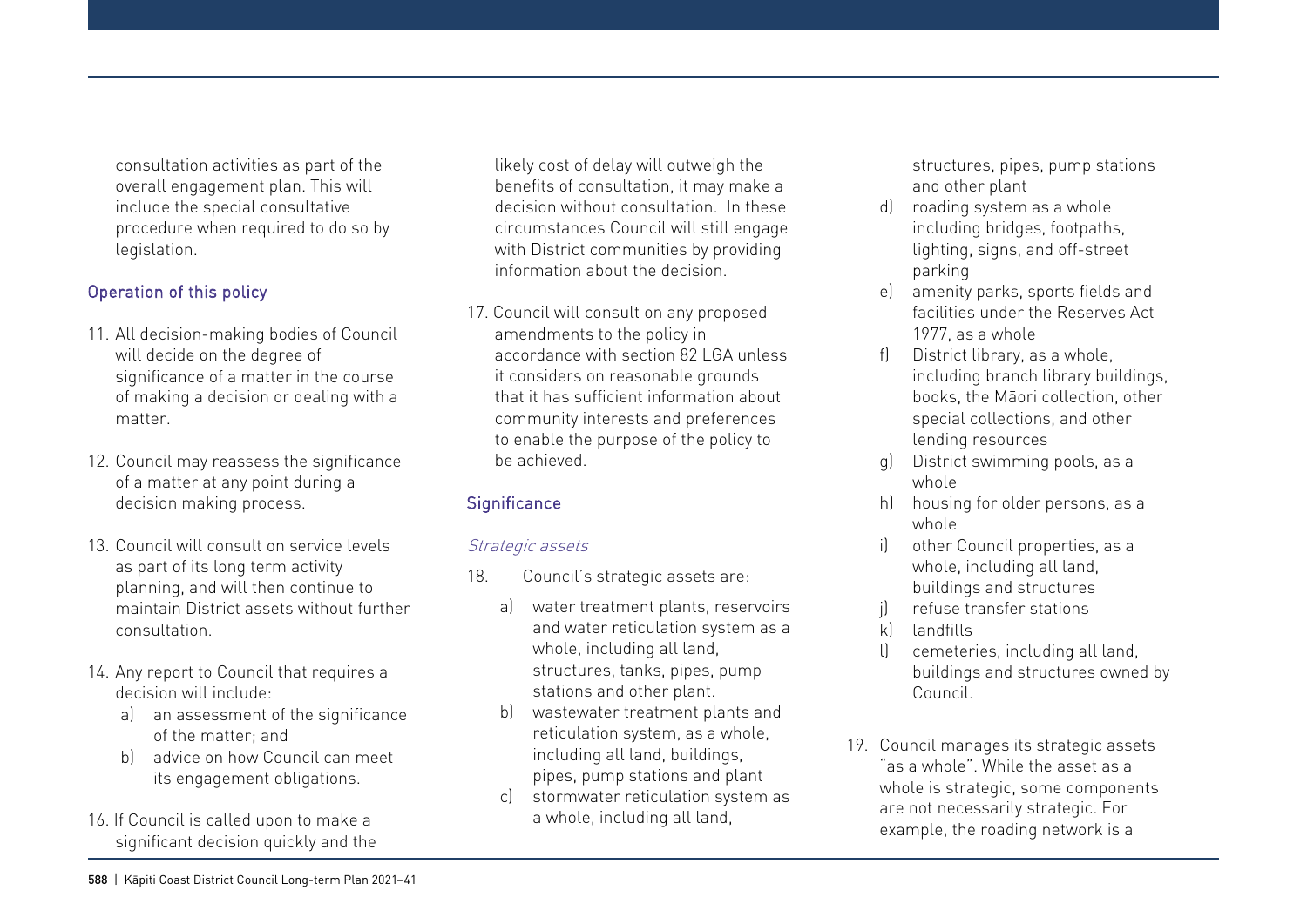strategic asset, but individual sections of the network might not be. That means the sale or purchase of individual parcels of land is unlikely to constitute a significant decision.

#### General approach to assessing significance

20. Council's general approach to determining the significance of proposals and decisions in relation to issues, assets, and other matters is to consider the following matters:

- a) the consequences for a strategic asset
- b) the financial impact on Council, including the impact on debt
- c) the impact on rates
- d) the impact on levels of service, as specified in the current long-term plan
- e) the size of the directly affected community
- f) mana whenua's relationships with land and water
- g) the level of community interest.

#### Criteria for assessing significance

21. In order to assess extent to which an issue, proposal, asset, decision, or activity is significant or may have significant consequences, Council will consider the following set of criteria. The criteria are a set, and no single point automatically makes a matter significant.

| Criteria        |                                                                                                                        |  |
|-----------------|------------------------------------------------------------------------------------------------------------------------|--|
| Strategic       | Does the matter affect a strategic asset?                                                                              |  |
| assets          |                                                                                                                        |  |
| Financial       | What impact would there be on Council's finances? What would be the impact on Council's debt? What would be the        |  |
| impacts         | impact on rates?                                                                                                       |  |
| <b>District</b> | How consistent is the matter with Council's long-term plan, annual plan or another major Council plan that may be      |  |
| strategy        | relevant to the matter? How consistent is the matter with previous decisions about the same topic?                     |  |
| Public          | How widespread is the public interest?                                                                                 |  |
| interest        |                                                                                                                        |  |
| Mana            | Is this consistent with the values and aspirations of tangata whenua with regards to the sustainable management of the |  |
| whenua's        | district?                                                                                                              |  |
| relationships   | What impact would this have on mana whenua's relationships with land and water?                                        |  |
| with land and   |                                                                                                                        |  |
| water           |                                                                                                                        |  |
| Legislation     | Are there any legislative requirements that indicate the significance of the matter?                                   |  |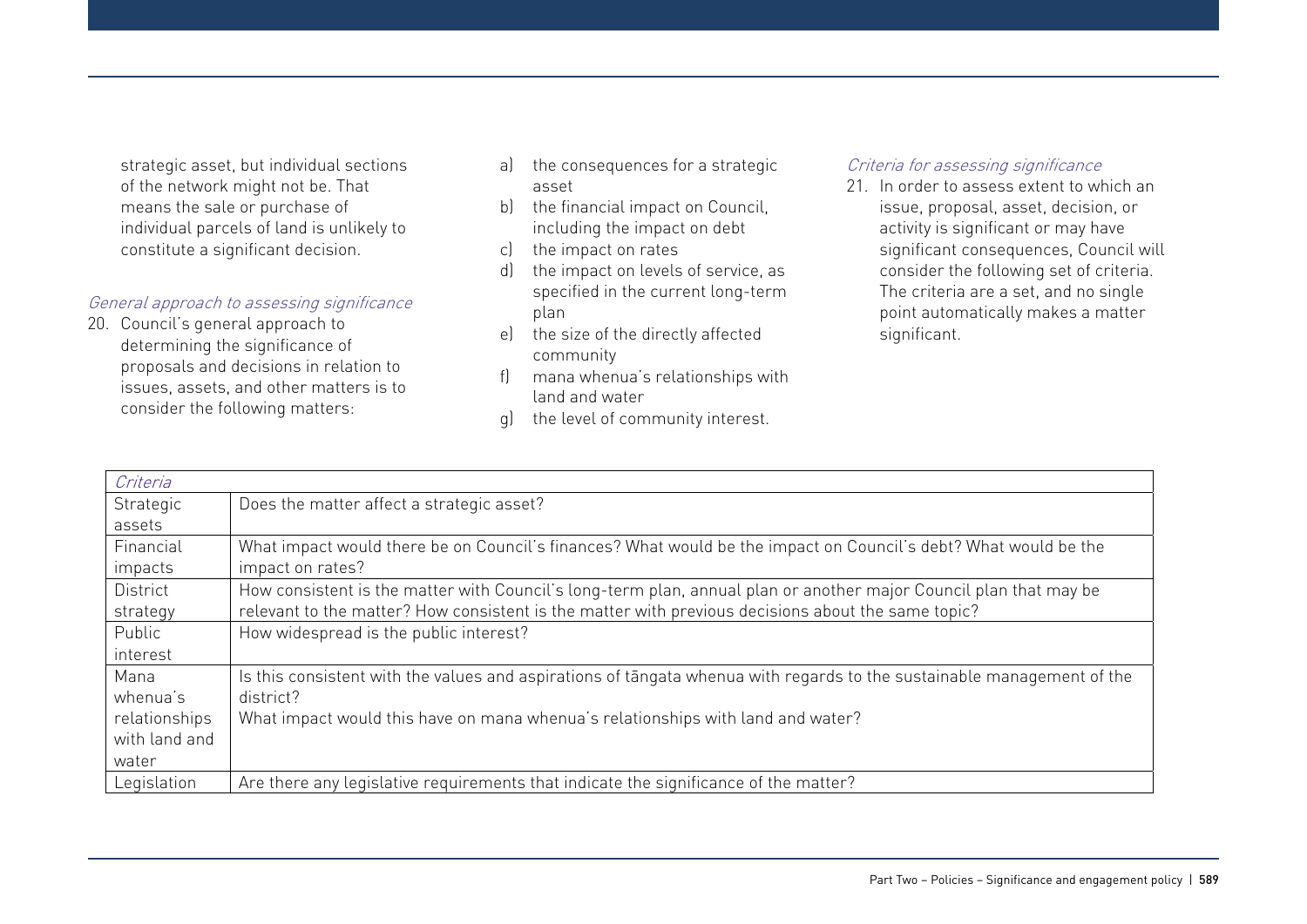#### Thresholds for assessing significance

22. These thresholds provide an initial indication that a matter may be significant:

| Thresholds                                            |                                                                                                                                                                                                                                                                                                                                                                             |
|-------------------------------------------------------|-----------------------------------------------------------------------------------------------------------------------------------------------------------------------------------------------------------------------------------------------------------------------------------------------------------------------------------------------------------------------------|
| Strategic assets                                      | Council would incur capital expenditure of more than 25% of the value of the strategic asset relevant to<br>the decision.                                                                                                                                                                                                                                                   |
| Finances                                              | Council would incur capital expenditure of more than 1% of the total value of Council's assets; or<br>Council would incur operational expenditure of more than 5% of its annual budget for that year; or<br>Council would breach its long-term plan debt limit; or<br>Council would reasonably expect to breach its long-term plan cap on rates increases in the next year. |
| District strategy                                     | Council would reduce its share in any Council controlled organisation to the point where it no longer had<br>a controlling interest.                                                                                                                                                                                                                                        |
| Public interest                                       | There is District-wide public debate.                                                                                                                                                                                                                                                                                                                                       |
| Mana whenua's<br>relationships with land and<br>water | The matter relates to the Memorandum of Partnership with tangata whenua, co-management<br>opportunities and ongoing formal agreements with tangata whenua.                                                                                                                                                                                                                  |

#### Significance and engagement in relation to decisions on water assets

#### Significant decisions for water assets

- 23. Council's Standing Orders require a 75% majority of members present and voting to make a significant decision in relation to water assets.
- 24. Council will hold a referendum before making any significant decision in relation to water assets.
- 25. Any of the following decisions in relation to Council's water assets is significant:
	- a) divest ownership of the assets
	- b) transfer assets and services to a local government organisation
	- c) contract the management or operation of the supply system as a whole, either to a private interest or a local government organisation
	- d) establish a joint local government arrangement
	- e) transfer control of any of the following to any other local

government organisation or private interest:

- i) the funding policy
- ii) pricing
- iii) charging responsibilities
- f) depart from Council's not-for-profit charging regime.
- 26. For the avoidance of doubt, clause 25c) does not apply to contracts for maintenance, renewal and upgrade works, or for professional services, design and contract management.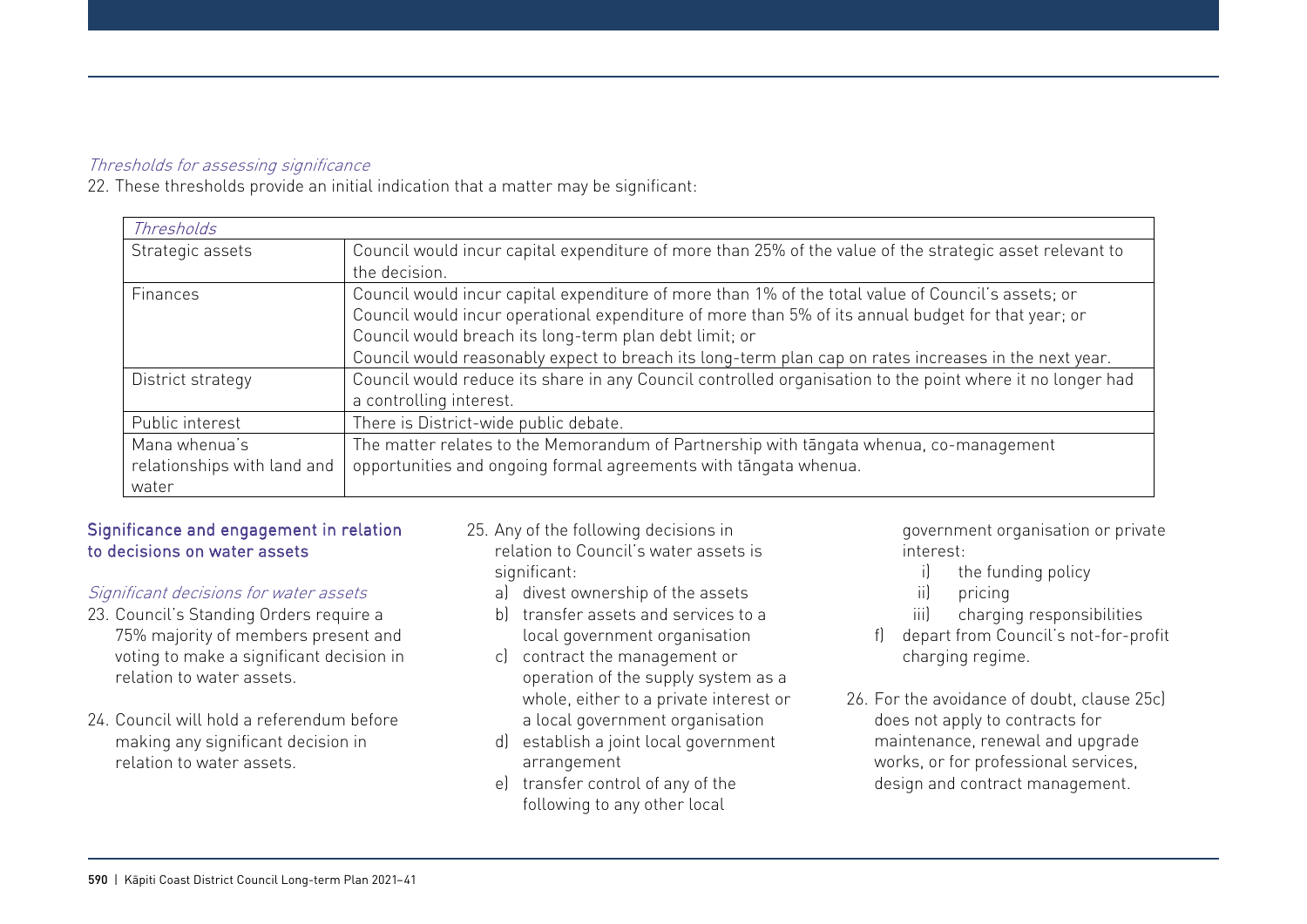#### Engagement

- 27. Council is committed to engaging with communities on issues of concern to them, and especially when they are directly affected by an issue, matter or proposal.
- 28. Council works in partnership with the tāngata whenua of the District, being the iwi and hapū of Te Āti Awa ki Whakarongatai, Ngā Hapū o Otaki (Ngāti Raukawa) and Ngāti Toa Rangatira. Te Whakaminenga o Kāpiti will advise on how best to manage the consultation process, and to facilitate the relationships between Council and iwi exercising mana whenua.
- 29. When project consultants support community engagement as part of a project, Council will oversee the process to ensure that the agreed engagement process is followed, and the information is gathered in a way that is valuable to Council. Council will not fully contract out its responsibility to engage with its community; consultants may support and assist but not lead or act alone.
- 30. Council may choose to limit its engagement when:
	- a) it already has a good understanding of the views and preferences of those who are affected, or
	- b) personal information and commercially sensitive information are protected under various statutes, or
	- c) the matter has already been addressed in a Council policy or plan, or
	- d) an immediate or speedy decision is required for public health or safety, or
	- e) Council is called upon to make a significant decision quickly and the likely cost of the delay will outweigh the benefits of consultation, or
	- f) emergency works are required, or
	- the matter relates to the operation and maintenance of a Council asset and responsible management requires the work to take place, or
	- h) costs are expected to outweigh the benefits.

#### IAP2 Engagement Framework

- 31. Council uses the IAP2 framework to guide its engagement. The framework helps clarify the role of the community in the planning and decision-making process.
- 32. Council will sometimes engage all five key elements of the IAP2 framework (inform, consult, involve, collaborate and empower), to support community engagement. Consultation practices may be formal or informal depending of the significance of the matter as defined by this policy.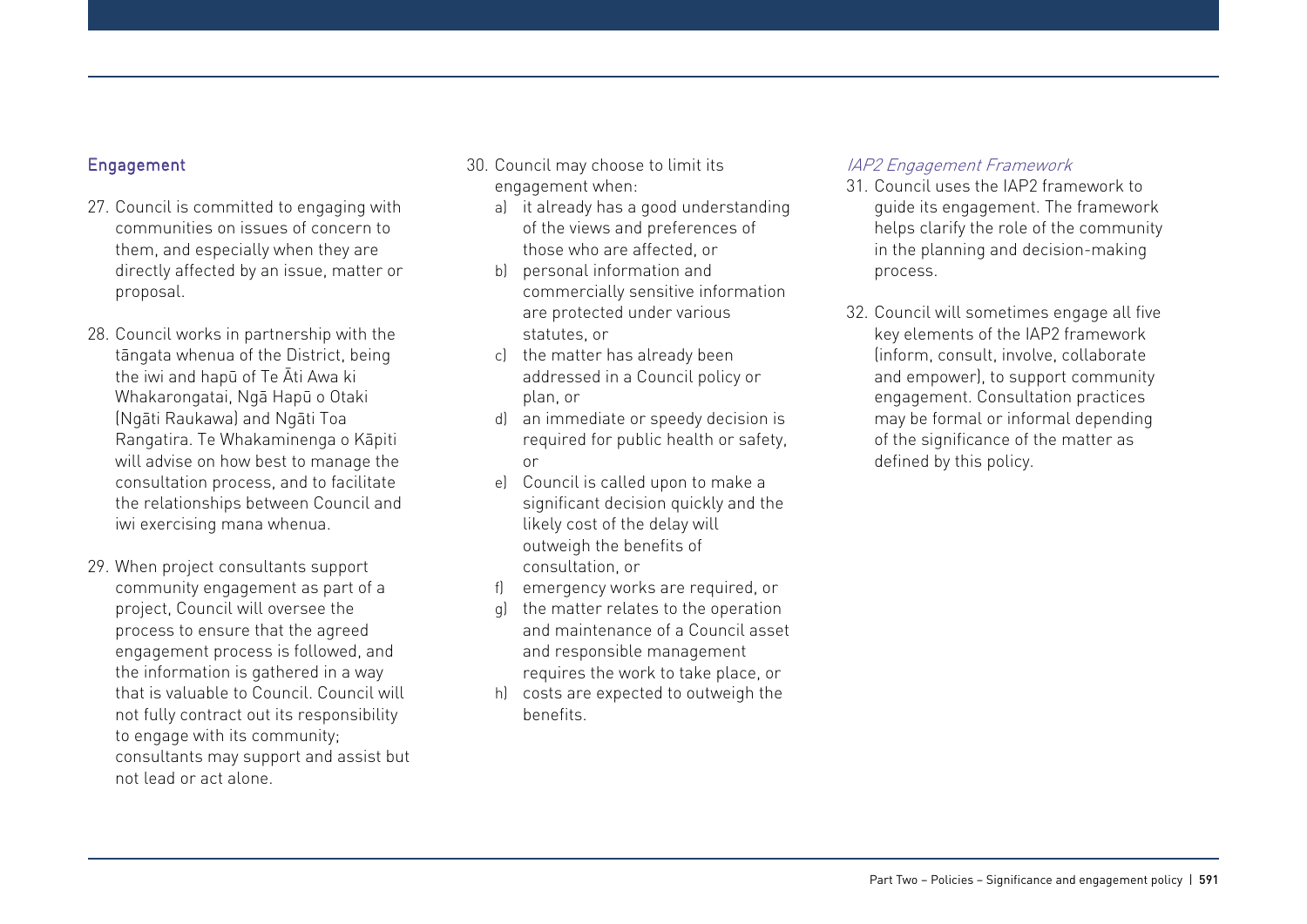| Purpose of<br>engagement | Description                                                                                                                                                                                                                                      | Practices                                                                                                                                                                                                                                                                                                                                                                                                                                                    |
|--------------------------|--------------------------------------------------------------------------------------------------------------------------------------------------------------------------------------------------------------------------------------------------|--------------------------------------------------------------------------------------------------------------------------------------------------------------------------------------------------------------------------------------------------------------------------------------------------------------------------------------------------------------------------------------------------------------------------------------------------------------|
| Empower                  | Council empowers stakeholders and<br>communities to make some decision directly.<br>Communities elect representatives to make<br>decisions on behalf of the whole District.                                                                      | Council delegates decision-making powers to Community Boards.<br>Council is elected to make decisions on behalf of the District.                                                                                                                                                                                                                                                                                                                             |
| Collaborate              | Council and stakeholders work together from<br>the initial concept to achieve mutual goals                                                                                                                                                       | Memoranda of Partnership<br>Working parties<br>Groups established to address specific issues.                                                                                                                                                                                                                                                                                                                                                                |
| Involve                  | People participate in the process and work<br>directly with the Council to try to identify the<br>best solution.                                                                                                                                 | Council may test policies in the early stages of development with major<br>stakeholders.<br>Council may seek community views on a new community recreation facility.                                                                                                                                                                                                                                                                                         |
| Consult                  | Council provides information to communities<br>and consults with them to get feedback on<br>ideas, alternatives and proposals. That<br>consultation, together with specialist or<br>technical advice, then informs Council's<br>decision making. | Council uses both formal and informal consultation mechanisms to learn<br>about community views.<br>Informal consultation can take many forms, according to the issue, matter or<br>decision, including:<br>community meetings<br>$\bullet$<br>public meetings<br>$\bullet$<br>· feedback via social media.<br>Formal consultation mechanisms include:<br>• the special consultative procedure<br>written submissions<br>$\bullet$<br>hearings.<br>$\bullet$ |
| Inform                   | Council informs communities by providing<br>balanced and objective information to assist<br>understanding about something that is going<br>to happen or has happened.                                                                            | Council uses a wide range of tools to inform communities including:<br>Council website and publications including plans, reports, pamphlets,<br>$\bullet$<br>posters, etc<br>public meetings<br>$\bullet$<br>local newspapers<br>$\bullet$<br>social media<br>others as required.                                                                                                                                                                            |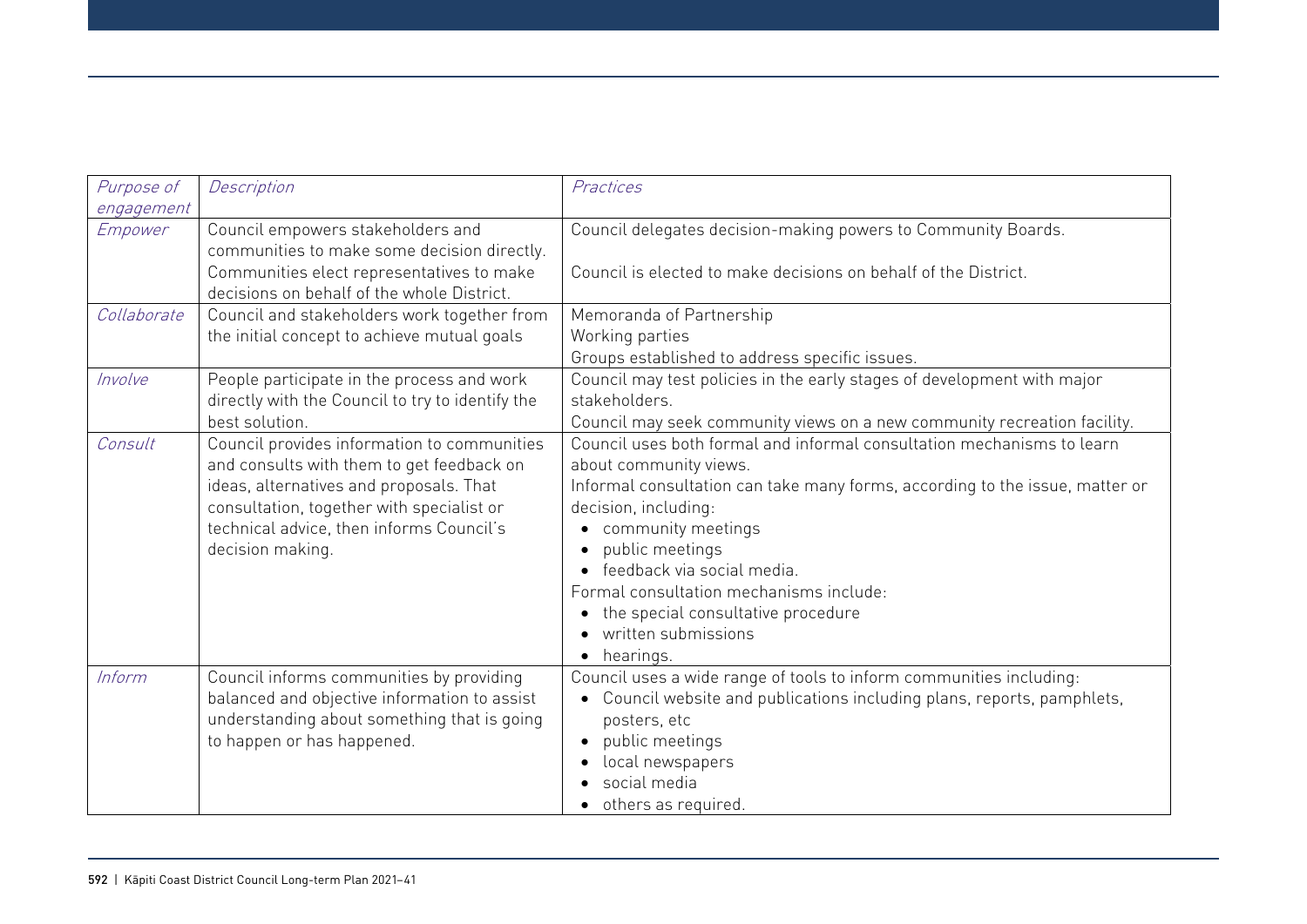#### Engagement planning

- 33. All major initiatives will be supported by an engagement plan. The plan will be written and/or reviewed by a suitably qualified and experienced person and may be updated from time to time to take account of changing or evolving circumstances.
- 34. Council's engagement planning on an issue will take account of:
	- a) Council's knowledge about the views and preferences of affected or interested parties; and
	- b) the potential or likely impact of the matter on communities' wellbeing
	- c) the diversity of the District's communities and their capacity to engage
- d) how to incorporate the principles of clarity, honesty and transparency
- e) the expected costs and benefits of engagement.
- 35. Council will use the following Engagement decision tree to guide its engagement planning.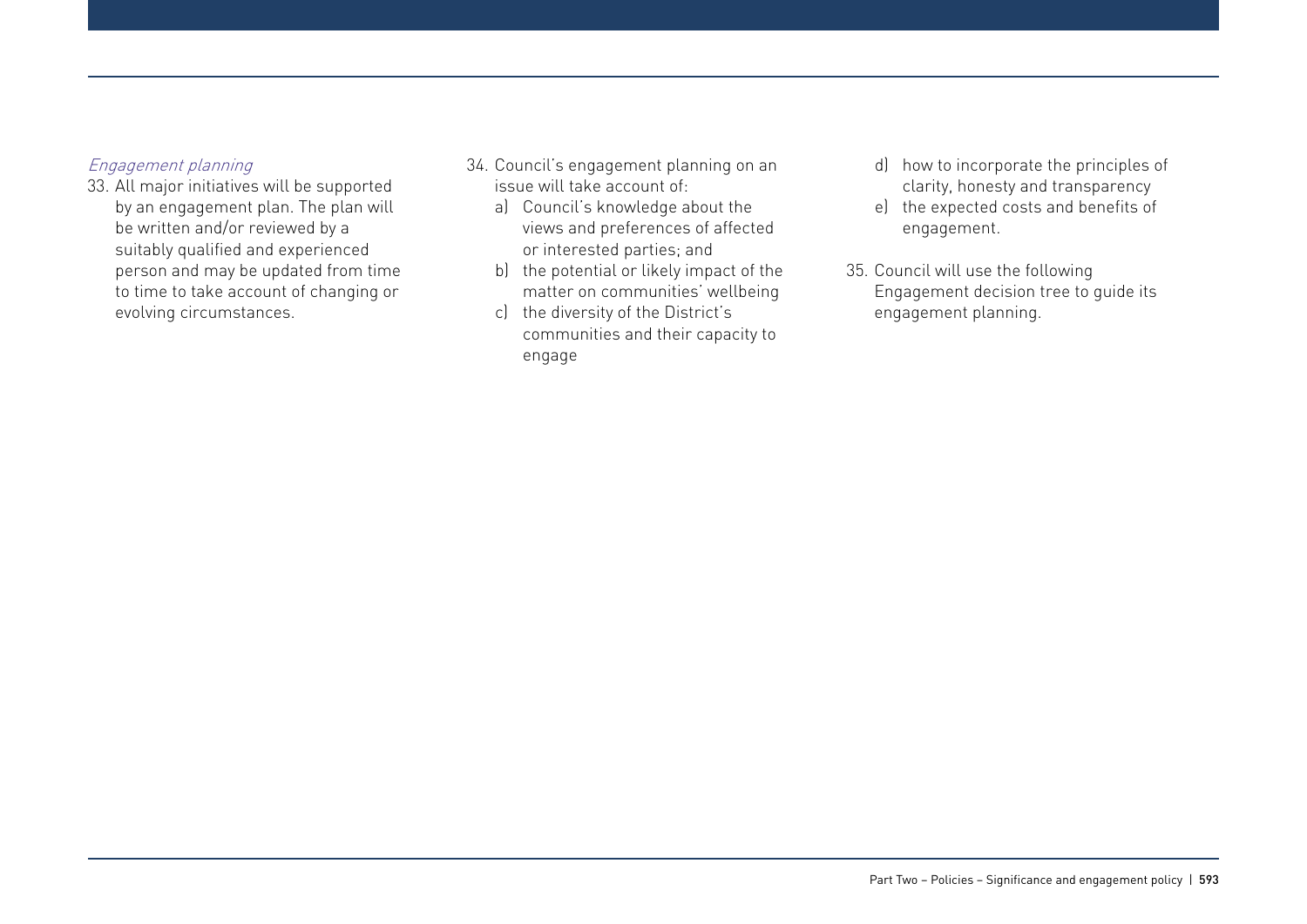

594 | Kāpiti Coast District Council Long-term Plan 2021-41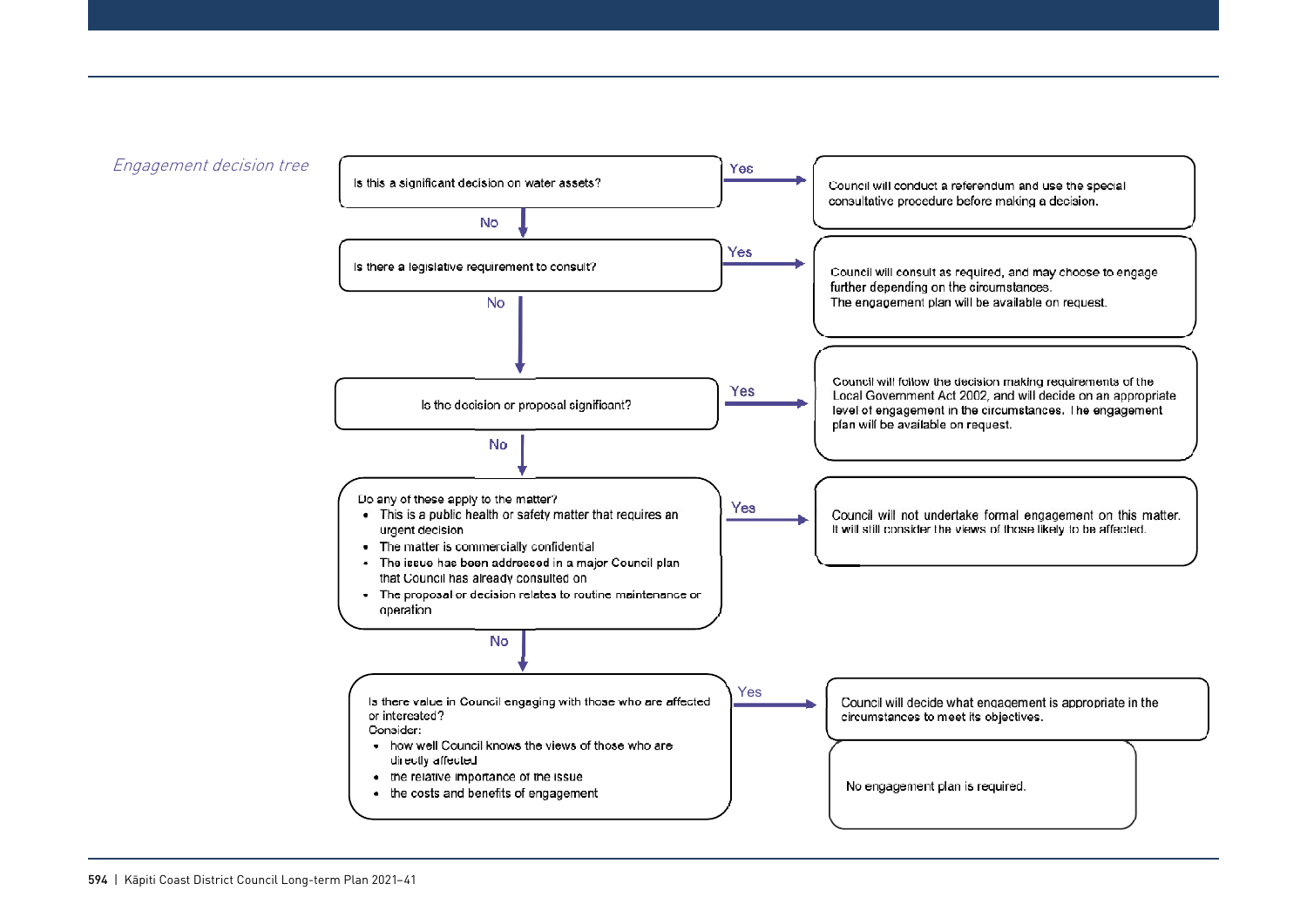#### Special consultative procedure

- 36. Council will use the special consultative procedure when required to do so by legislation, or when it considers it to be appropriate. This includes reviewing, adopting, amending, or revoking many policies and plans, including:
	- a) the long-term plan
	- b) bylaws, (s156(1)(a), LGA 2002)
	- c) a local alcohol policy
	- d) the local approved products (psychoactive substances) policy
	- e) the class 4 venue policy (Gambling Act 2003)
	- f) and others.

#### Explanations for decisions

- 37. If Council makes a decision that is not consistent with the bulk of public submissions it will explain the reasons for the decision.
- 38. If a Council decision is significantly inconsistent with a policy or plan it has already adopted, it will explain:
	- a) the inconsistency
	- b) the reasons for the inconsistency
	- c) how the policy or plan will be modified to accommodate the decision.